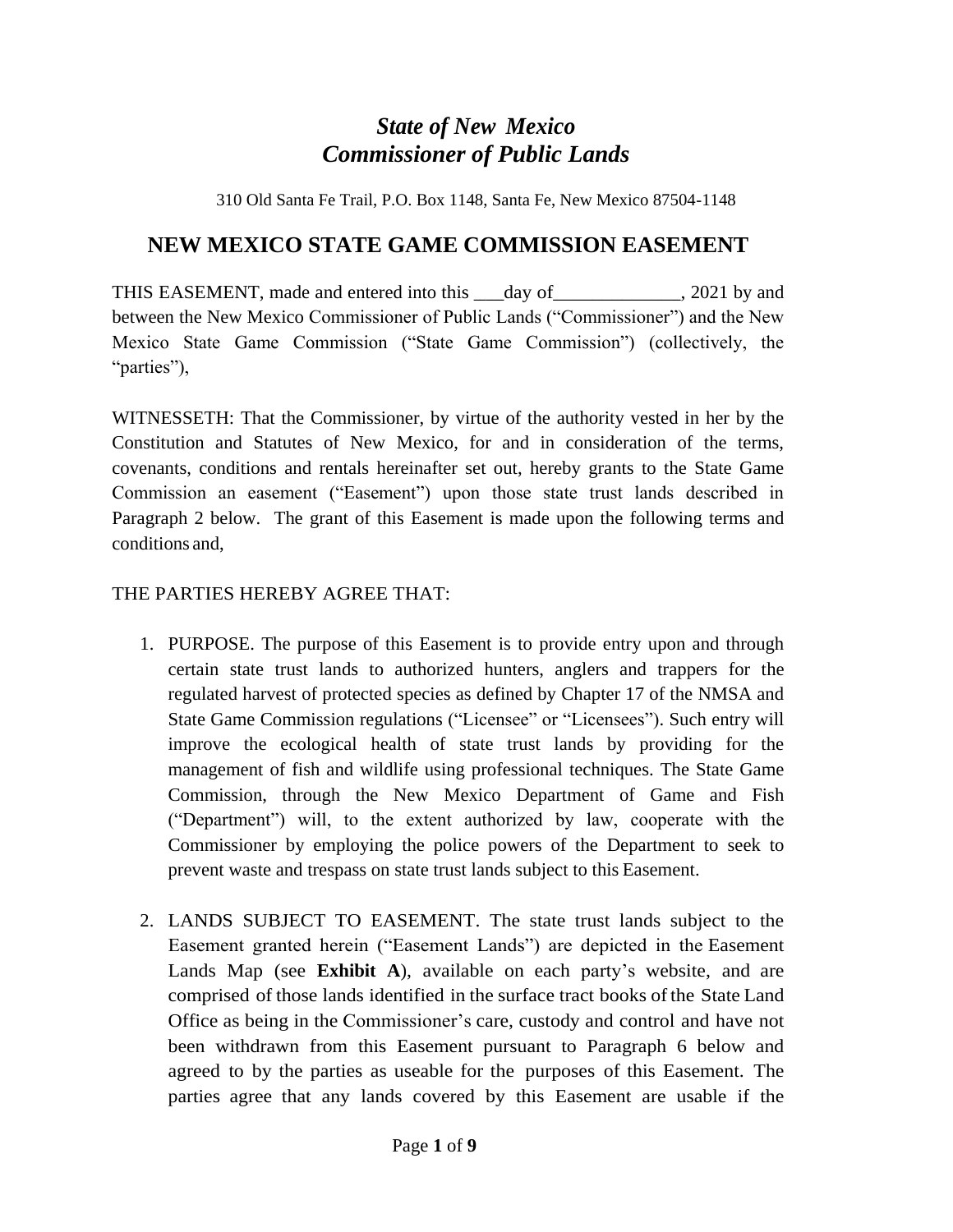Licensee has the ability to gain entry upon them by legal means. The parties agree that the Easement Lands Map and any amendments thereto shall be available on each party's website within thirty (30) days of the effective date of this agreement and within fifteen (15) days of the effective date of any amendment.

3. TERM. Upon its execution by the Commissioner and the State Game Commission, this Easement shall become effective as of April 1, 2021, and remain effective until March 31, 2025, unless terminated earlier pursuant to Paragraph 8 below or by written agreement of the parties.

#### 4. PERMITTED USES.

a. USES: The Easement Lands shall be used only by the Grantee and its Licensees for the Easement's purpose, identified in Paragraph 1 above, for the hunting, fishing, and trapping of protected species of fish and wildlife during the applicable open seasons, as established by the State Game Commission. The Easement also authorizes entry upon Easement Landsfor purposes ofscouting for such species up to fourteen (14) days immediately prior to the open seasons by Licensees holding valid licenses or permits issued by the State Game Commission. As more fully described in Paragraph 11, the Easement authorizes the Department and its Licensees to camp in designated areas on Easement Lands and only in association with the purposes of this Easement, namely hunting, fishing, and trapping of protected species. The Department, its employees, and its contractors may access Easement Lands for law enforcement patrol, enhancing sportsperson access, and habitat restoration. Unprotected species may also be taken on Easement Lands by Licensees holding valid hunting or trapping licenses for protected species on those lands during the period of the taking. The State Land Office will work with the Department to evaluate and develop strategies for the Department to effectively manage wildlife on Easement Lands. No other uses shall be allowed pursuant to this Easement.

#### b. LIMITATIONS:

- i. This Easement is subject to the rules and regulations of both the State Game Commission and State Land Office.
- ii. It is expressly understood and agreed by the parties that the rights granted herein shall not be exercised in a manner that materially interferes with other authorized uses or valid existing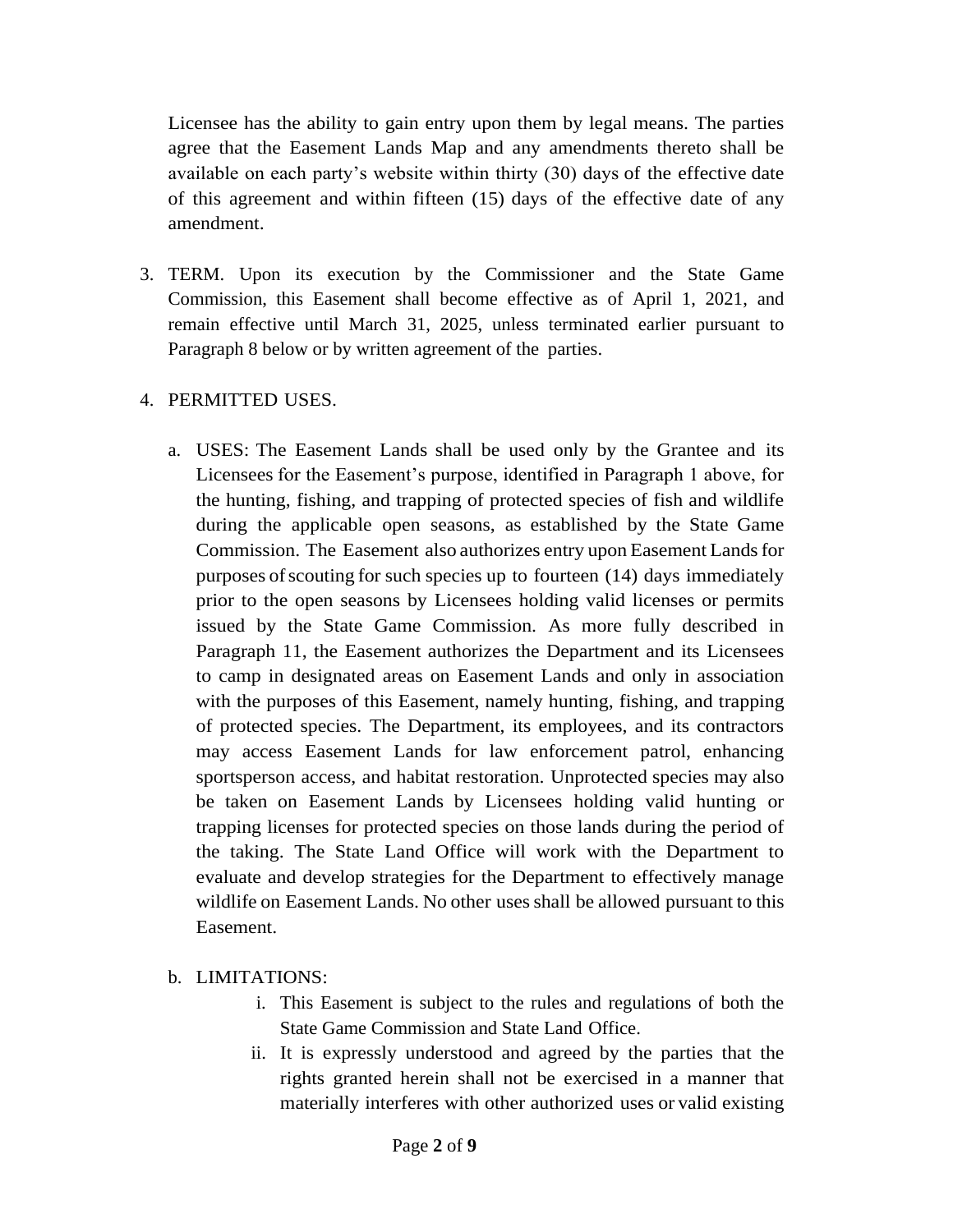rights to which the Easement Lands are subject, such as business or agricultural leases or rights-of-way, or that prevent or limit the Commissioner's exercise of her constitutional, statutory or regulatory responsibilities. It is also expressly understood and agreed by the parties that the rights exercised by the State Game Commission in conformity with Chapter 17 of the NMSA and the State Game Commission regulations shall not be deemed to interfere or conflict with other uses or existing rights or limit or prevent the Commissioner's exercise of her constitutional, statutory or regulatory responsibilities.

- 5. CONSIDERATION. The State Game Commission shall pay a rental of \$1,000,000.00 for each year of the easement (starting April 1 and ending the following March 31), comprised of the following two parts: (a) The State Game Commission shall pay an initial rental to the Commissioner in the sum of \$800,000.00 on or before April 1, 2021 for the first year of this Easement, and an additional rental to the Commissioner in the sum of \$800,000.00 on or before April 1 for each subsequent year of this Easement; (b) The State Game Commission shall pay a second rental to the Commissioner in the sum of \$200,000.00 on or before March 31, 2022, for the first year of this Easement, and on or before March 31 each subsequent year of this Easement. The Commissioner may accept in-kind expenditures by the State Game Commission and/or the Department, up to the full amount of this second payment, for projects mutually agreed upon by the Commissioner and the Department. If the State Game Commission and/or Department opts to make in-kind expenditures toward the additional payment, it shall provide reasonable documentation of those expenditures and project details to the State Land Office upon request. The State Game Commission shall pay any remaining balance of the \$200,000.00 annual payment to the Commissioner by March 31 of each year, or a later date if approved by the Commissioner in writing. The State Land Office will confirm receipt of payment with the Department.
- 6. ADDITION OR WITHDRAWAL OF LANDS. The Commissioner may at any time add or withdraw land from this Easement if she determines doing so would be in the best interests of the state land trust. If the Commissioner determines to withdraw land from the Easement other than through the execution of a business lease, the Commissioner will provide reasonable advance notice to the Department's Director and an opportunity to consult prior to taking such action; except that the Commissioner may, without advance notice or prior consultation, withdraw lands where in the Commissioner's determination it is necessary to do so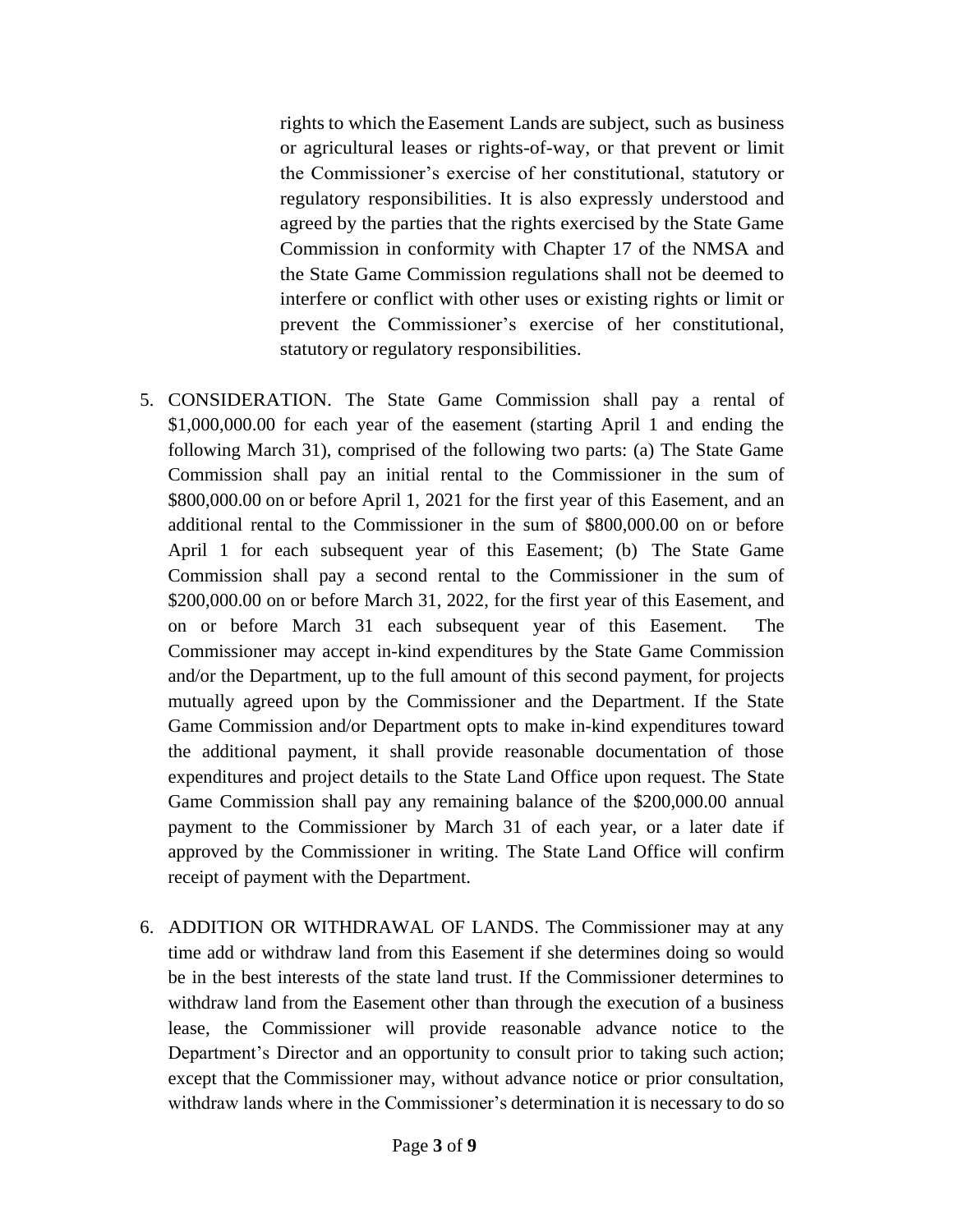to protect public health or safety or for other exigent circumstances. If the Commissioner withdraws lands, the Commissioner shall consult with the Director within two (2) weeks of the withdrawal to determine if there are means to mitigate the concern and reopen the lands. If the Commissioner adds or withdraws land, the Department shall be notified of such action and provided with an amended Easement Lands Map, which shall then be made available on both the State Land Office's and the Department's websites pursuant to Paragraph 2 above. If withdrawal of acreage results in a loss of access to adjacent public lands, provisions of the withdrawal will maintain access across the withdrawn acreage to those adjacent public lands. Notwithstanding the above, no acreage will be withdrawn from Easement Lands for the purpose of allowing privatized hunting during the term of this Easement.

- 7. SURFACE USE AGREEMENTS. Both parties shall meet prior to March 1 of each year to develop potential unitization opportunities that facilitate public hunting, fishing, or trapping while reducing confusion, trespass potential, and lessee concerns. Draft unitization recommendations shall be posted on both parties' websites for public review and comment, and any final unitization(s) shall be incorporated into the Easement Lands Map by means of amendment to the Easement Lands Map.
- 8. CANCELLATION. If the State Game Commission fails to timely pay the annual rental when due or if the State Game Commission or the Commissioner materially violate any of the terms, covenants or conditions contained herein, the non-violating party may cancel this Easement after thirty (30) days written notice to the violating party of the nature of such violation(s). The thirty-day period shall commence on the date the written notice is mailed by registered mail, or hand-delivered. The non-violating party may cancel the Easement thirty days following the delivery of the notice if the violating party has not cured the default in the manner discussed below. Such cancellation shall terminate all rights held by the violating party under this Easement. If, however, within the thirty-day notice period, the violating party substantially complies with all demands made by the non-violating party in the notice, or if substantial completion is not reasonably possible, cancellation (for other than the payment of money by the State Game Commission) shall not be made if the violating party has initiated cure by that date and reasonably pursues completion. If the default (other than the non-payment of money by the State Game Commission) is not cured within a commercially reasonable period of time following commencement of cure, this Easement and all rights associated with it shall terminate without further notice. If a default can be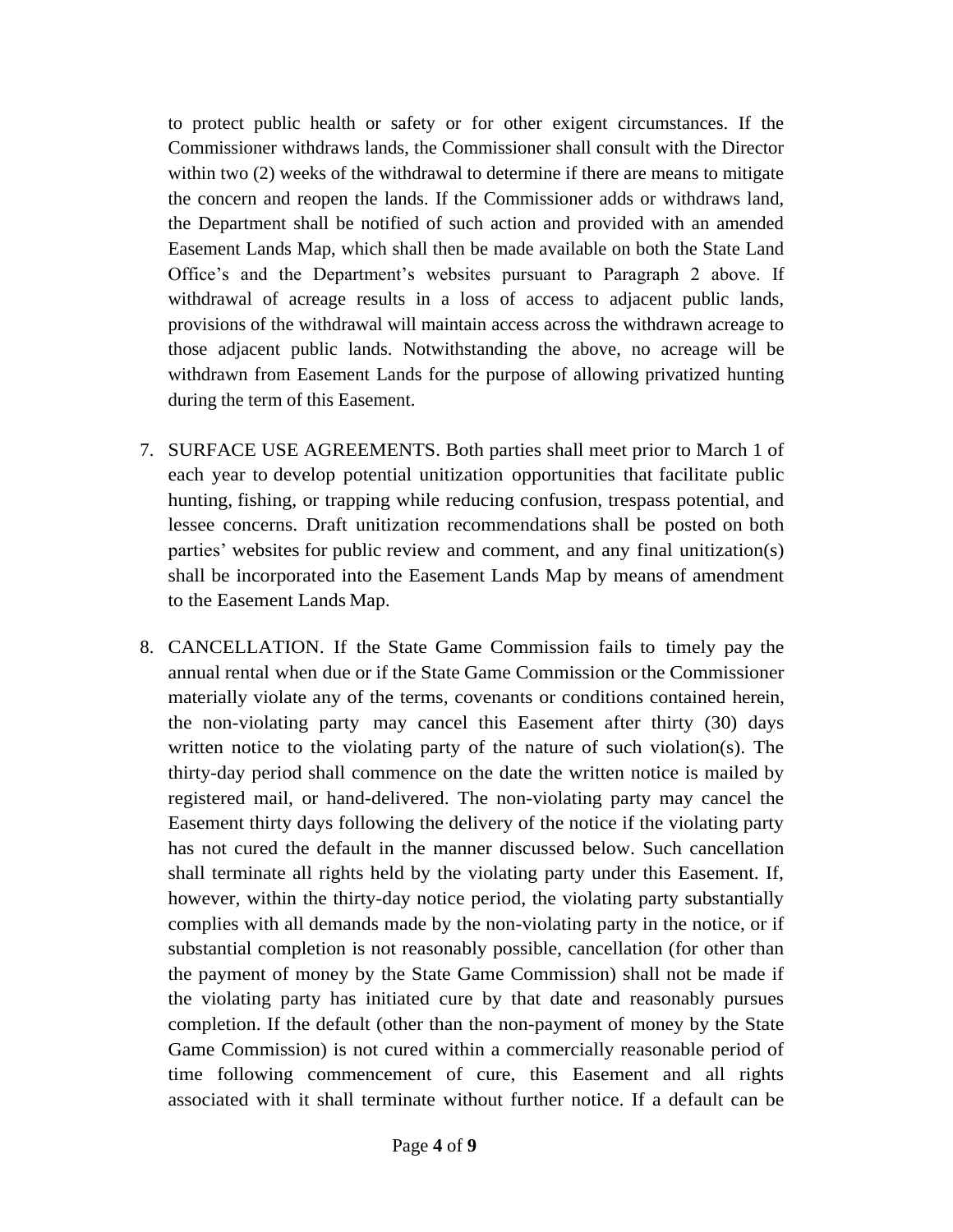cured only by monetary payment, said monies must be received by the Commissioner or the Department in full within sixty (60) days of the date of the notice, or the Easement and all rights associated with it shall terminate without further notice. Interest shall accrue on monies owed at the rate of one percent (1%) per month, pursuant to NMSA 1978, 19-1-3 (1953).

- 9. ACCESS. This Easement does not grant a right of entry upon lands not under the control and custody of the Commissioner. If Easement Lands are fenced and no gate exists to provide vehicle access to them from an immediately adjacent public highway or established road, access shall be limited to travel by foot. The Department and the Commissioner will work together to identify GPS waypoints ("Access Points"), by which motor vehicle access to Easement Lands exists as of the execution of this Easement, and by which such access to Easement Lands will continue to be made available to the Department and its Licensees. The Department and the Commissioner will publish the location of the various GPS waypoints on a map, which will be available publicly on both agency webpages. The aforementioned Access Points will remain open during all hunting, fishing and trapping seasons. The Commissioner will ensure that any gates at these Access Points will be free from locking mechanisms that are not able to be opened by the Department or State Land Office personnel. If any of these Access Points are locked during open season, the Commissioner authorizes Department personnel to open such Access Points by cutting the chain immediately next to the lessee's lock or, if no chain accompanies a locking mechanism, the lock itself but ensures closure of the Access Point. This will allow the conservation of wildlife within the Easement Lands, as well as prevent straying of livestock onto public roadways, thereby avoiding potential danger to the public. For purposes of this Easement, the definitions of "established roads" and "public highways" or "public roads" include:
	- a. definitions provided for such terms by section 67-2-1 NMSA 1978; and
	- b. roads built and/or maintained on public land by equipment which show no evidence of being closed to vehicular traffic by such means as berms, ripping, scarification, reseeding, fencing, gates, barricades or posted closures. Such roads must reasonably indicate recent (i.e., within a prior period), continuous usage or consistent usage during prior periods open for hunting, fishing or trapping on public land. In addition, observable two-track roads are included. A two-track road is defined as one which shows use prior to hunting seasons for other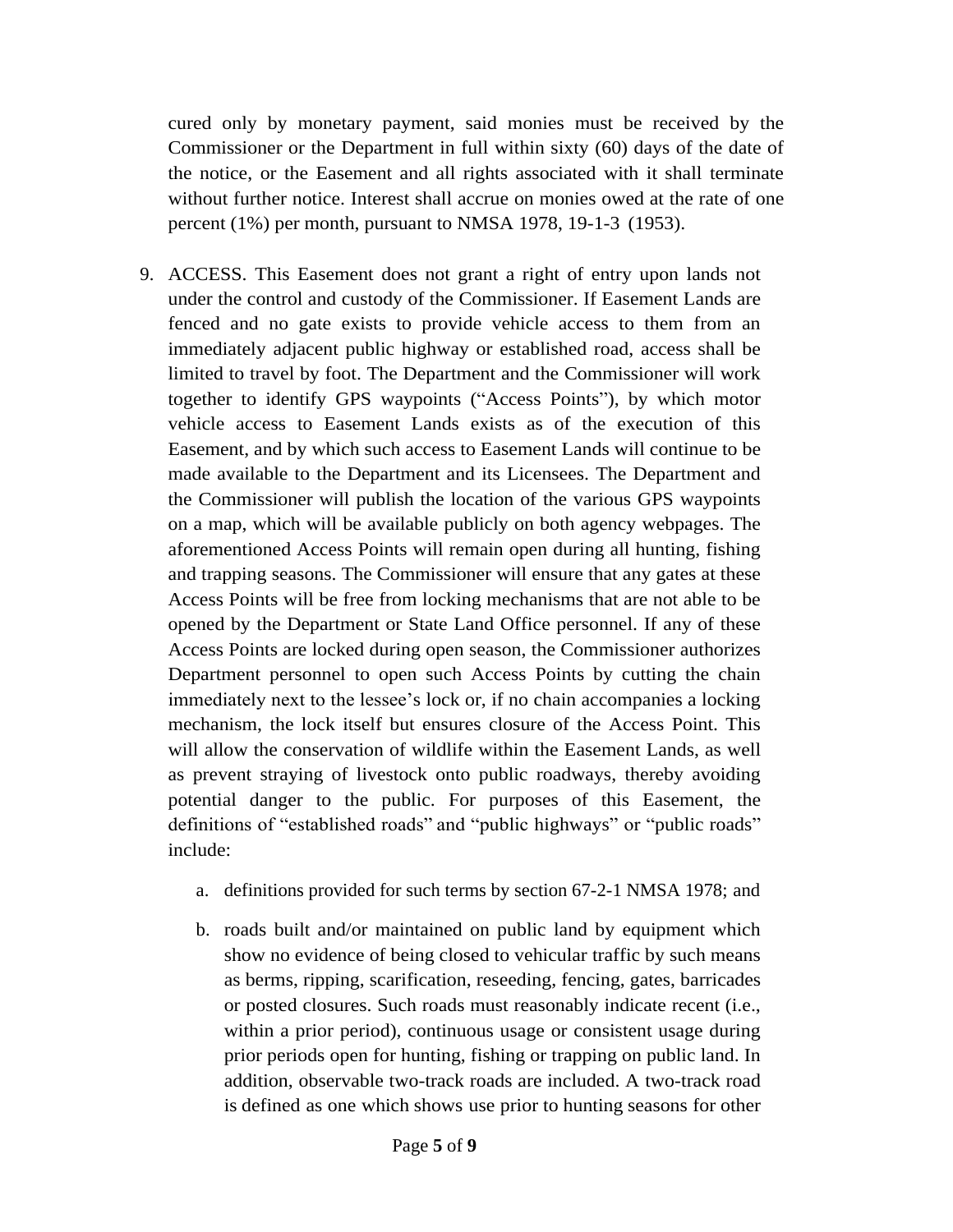purposes, such as recreation, mining, logging and ranching or shows no evidence of being closed to vehicular traffic by such means as berms, reseeding, gating, fencing or signing.

The Department and the Commissioner will meet within 30 days of the execution of this agreement to discuss additions, deletions, and other changes to the Access Points. Access Points will be finalized by May 15 of each year.

The Department shall provide the State Land Office with a dedicated after-hours point of contact for law enforcement-related calls and complaints, including but not limited to reports of violations, locked gates or other access problems, and resource damage (such as unlawfully cut fences or unauthorized road construction).

- 10. VEHICLE AND OHV USE. Vehicles of any kind, including but not limited to Off-Highway Vehicles, are restricted to public roads or highways, or established roads as defined in Paragraph 9 above. There will be no off-road vehicle access to retrieve game. Certified Mobility Impaired Hunters, or other hunters with approved reasonable accommodations as determined by the Department, may drive vehicles off established roads only if they have obtained prior authorization by the Department to do so.
- 11. CAMPING. Camping is authorized:
	- a. in areas where camping is a practical necessity for the exercise of this Easement for Licensees of the State Game Commission when permitted by and at the discretion of the Commissioner, in consultation with the Director of the Department (whether camping is a practical necessity shall be within the sole and exclusive discretion of the Commissioner);
	- b. in areas where camping is not a practical necessity for the exercise of this Easement, only as permitted by the surface lessee;
	- c. at pre-approved camping locations on Easement Lands, which locations are identified by legal description in **Exhibit B,** attached hereto;
	- d. dispersed/roadside camping in specific areas and Game Management Units designated by the Commissioner; and
	- e. backpack camping in specific areas and Game Management Units designated by the Commissioner.

Usage of campground sites shall be limited to the relevant license term or maximum of fourteen (14) days, whichever is less. Notwithstanding the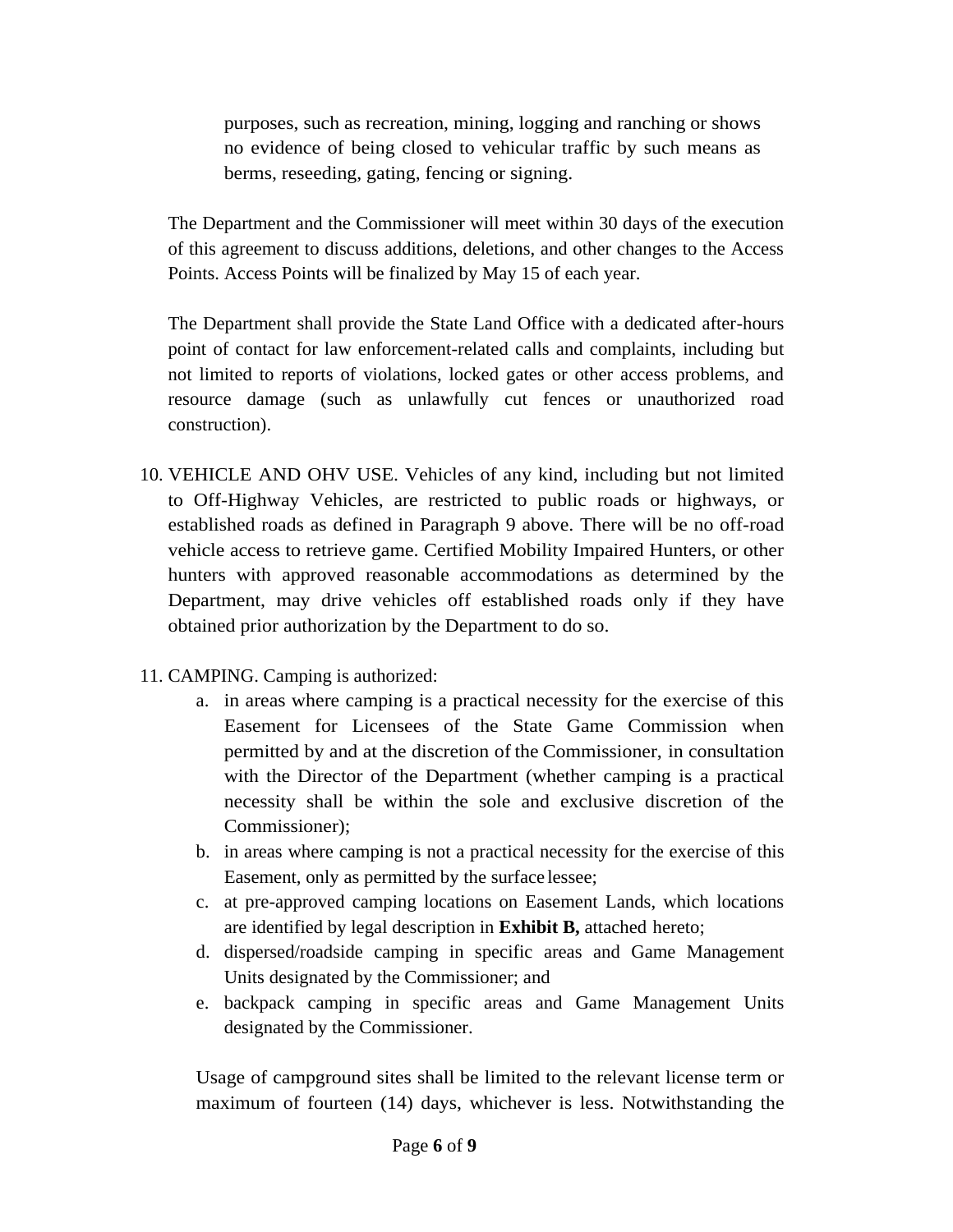above, camping or parking a trailer or motor vehicle, within three hundred (300) yards of a man-made water hole, water well or watering tank is prohibited without the prior express consent of the Commissioner or the surface lessee.

- 12. GROUND BLINDS. Attaching any ground blind to, or physically using water wells, metal, plastic, fiberglass, or rubber water tanks or windmills to establish blinds is prohibited without the prior express consent of the surface lessee.
- 13. ACCOMPANIMENT. Up to three (3) guests may accompany each licensed hunter, angler or trapper, including but not limited to scouting.
- 14. OUTFITTER AND GUIDE PERMITS. All individuals seeking to provide commercial big game hunting services on state trust lands are required to obtain a permit through the Commissioner and must abide by State Game Commission rules. The Department will notify individuals seeking to provide commercial big game hunting services on Easement Lands of this requirement and will further request proof of possession of such permit from an individual encountered on Easement Lands providing commercial big game hunting services. The Department will provide the Commissioner the identifying information of any individual who fails to produce such proof of permit. Upon the receipt of a written memorandum from the Commissioner evidencing that she has substantiated a violation of State Land Office law or regulations, the Commission, after appropriate due process, may administratively assess points against the individual determined to be in violation.
- 15. APPROPRIATION. The performance of this agreement is subject to the condition that funds are appropriated, and allocated by the Legislature of the State of New Mexico or federal government. If sufficient appropriations are not made, this agreement may be terminated by the State Game Commission. The State Game Commission's determination as to whether sufficient appropriations are available shall be accepted by the Commissioner and shall be final.
- 16. NOTICE. The State Game Commission agrees to notify its agents, employees, Licensees and permittees of the rights granted herein and the obligations to the Commissioner and other authorized users of Easement Lands that the State Game Commission, its agents, employees, Licensees, and permittees hereby assume.
- 17. COORDINATED RESOURCE MANAGEMENT. In order to promote a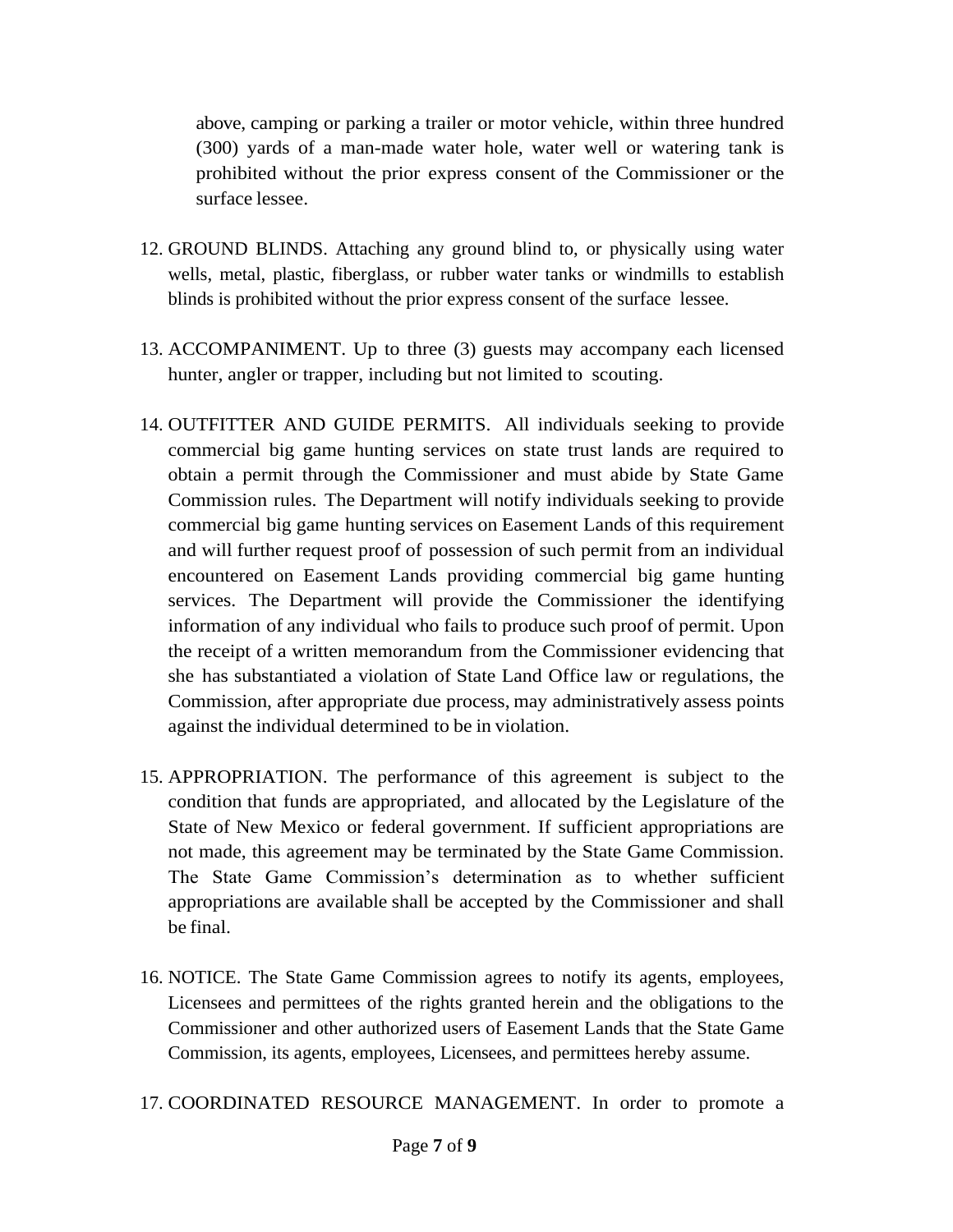coordinated and cooperative approach to the administration of this Easement and its impact on Easement Lands, the parties shall meet periodically during the term of the Easement to discuss all aspects of the Easement's administration, including such issues as each party's rights and obligations under the Easement, wildlife management and population objectives, land resource conditions, conflict resolution and efforts to inform the general public about the Easement. The parties shall meet at least once each year or when requested by either party.

- 18. AMENDMENT. This agreement shall only be amended by mutual consent of the parties in writing.
- 19. ENFORCEMENT; NO INDIVIDUAL RIGHTS CREATED. Only the parties to this Easement have standing to enforce it. It does not confer individual legal rights (including those of a third-party beneficiary) on persons who hold licenses or permits from the State Game Commission, or on any other individuals, corporations or other entities.
- 20. ENTIRE AGREEMENT; SEVERABILITY; GOVERNING LAW. This Easement represents the entire agreement of the parties with respect to the subject matter hereof, any previous oral or written agreement inconsistent with the terms of this Easement notwithstanding. If any part of this Easement should be found by a court of competent jurisdiction to be unenforceable, the remainder of this agreement shall remain in full force and effect. This Easement shall be applied and interpreted under the laws of New Mexico.
- 21. COOPERATION. The parties shall attempt to resolve at the local level all conflicts or other issues, including access. The local District Resource Manager on behalf of the Commissioner and a local Conservation Officer on behalf of the Department shall meet to attempt to resolve such issues. If a State Trust Lands lessee or their agent has wrongfully denied access to or upon Easement Lands to an authorized State Game Commission Licensee, the local District Resource Manager, on behalf of the Commissioner, may authorize the local Conservation Officer, as the agent of the Commissioner, to provide access by cutting the chain, cable or lock or removing any berms, blockages, fences or other barriers on Easement Lands preventing access. The Commissioner shall use all reasonable actions to ensure that State Trust Land lessees or permittees do not impede or interfere with authorized access to the Easement Lands by the Department or Licensees of the State Game Commission.